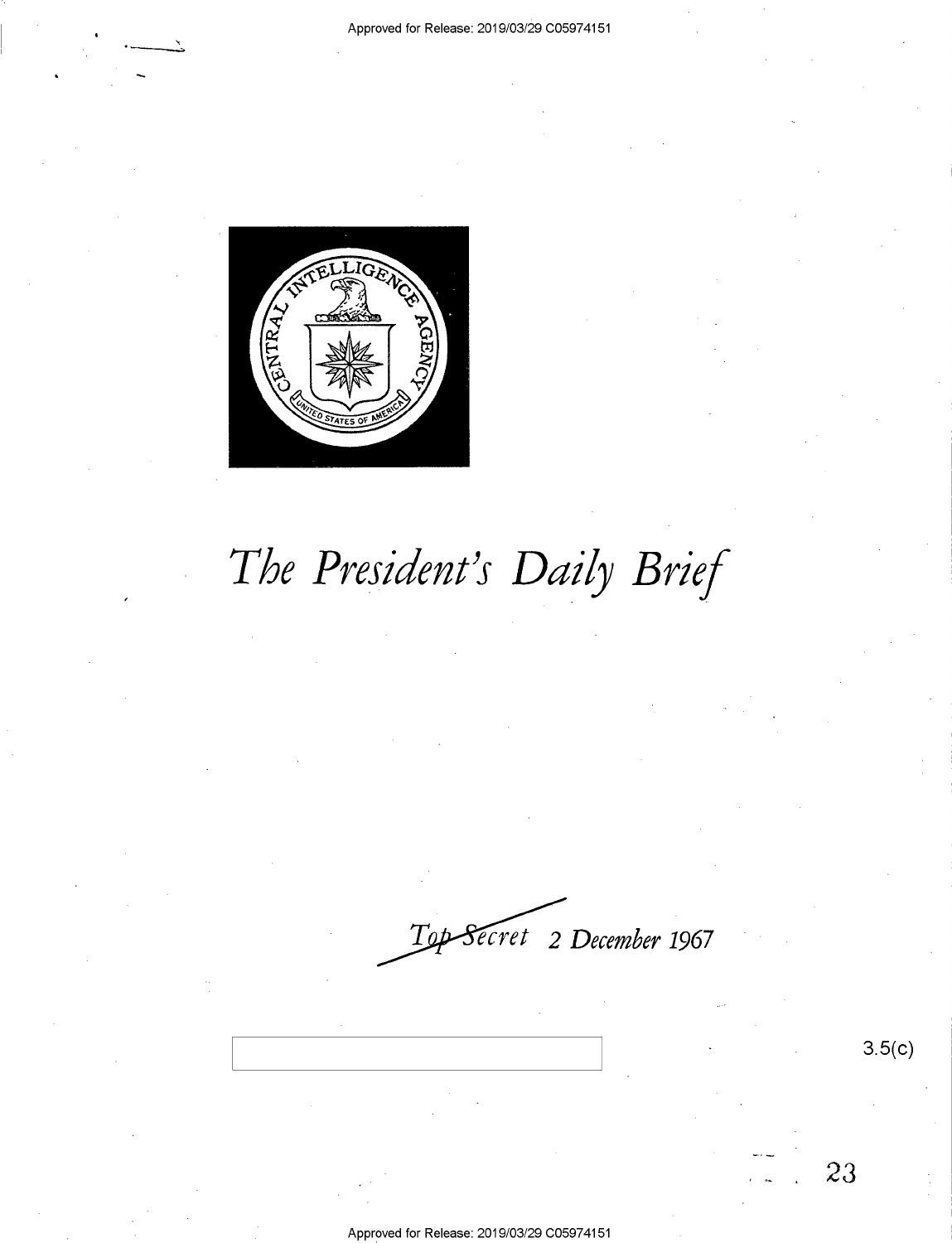TOP S CRET

### DAILY BRIEF 2 DECEMBER 1967

### 1. Cyprus

#### 2. Greece

3. Soviet Union - Egypt

At last word, Makarios was still stubbornly holding out against the proposals accepted by Greece and Turkey. Mr. Vance began another session with the difficult Archbishop at about  $2:30$  AM this morning.

The aftermath of the Cyprus crisis may well have an unsettling effect on the domestic political scene. Many Greeks, when they become aware of the facts, will regard withdrawal of their troops from Cyprus as capitulation under Turkish threat. have a hard time explaining its actions in a way that does not damage its standing.

Disagreement is evident even within the junta itself over the handling of the crisis; there may be a call for scapegoats.

Former Prime Minister Karamanlis, still popular in conservative circles, has seized the opportunity to blast the junta publicly from his safehaven in Paris.

| 3.3(h)(2) |
|-----------|
|           |
|           |
|           |
|           |

3.5(c)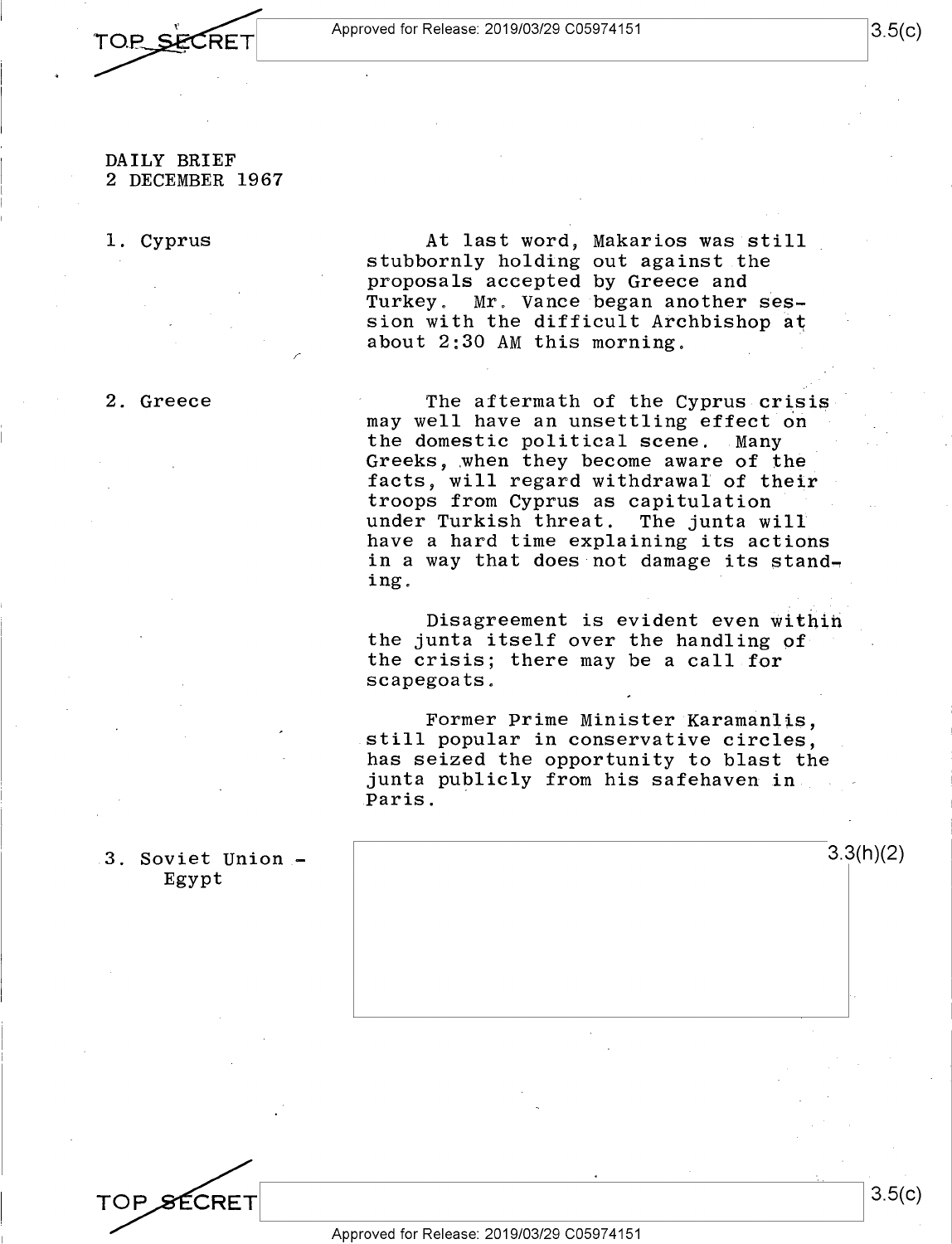**TOP SECRET** 

-.

4. Israel - Egypt

5. Soviet Union

gressive air patrols in the Suez area despite the loss of one of their planes yesterday. Any more shootdowns might well prompt them to strike at Egyptian antiaircraft batteries.

The Israelis are continuing ag-

Soviet propagandists took a few days to settle on an "explanation" for Secretary McNamara's job change. Now, the line is emerging that the "superhawks" have won a victory in Washington and will henceforth exert much greater influence on Vietnam policy.

As one broadcast said, "preparations for a tougher policy in Vietnam require tougher measures by the White House, and replacement of the main figure in the Pentagon is one of them."

Rene Levesque has announced that he will form a political party dedicated to making Quebec a sovereign This gives the Quebec separatists an important shot in the arm, for they now have the popular, dynamic leader they had always lacked. Levesque, a former TV commentator and an experienced politician, is widely and favorably known in Quebec, even among those who have not favored the extremist views he is now pushing.

It was Levesque's program for Quebec, incidentally, that De Gaulle endorsed in his press conference this week.

**TOP-SECRET**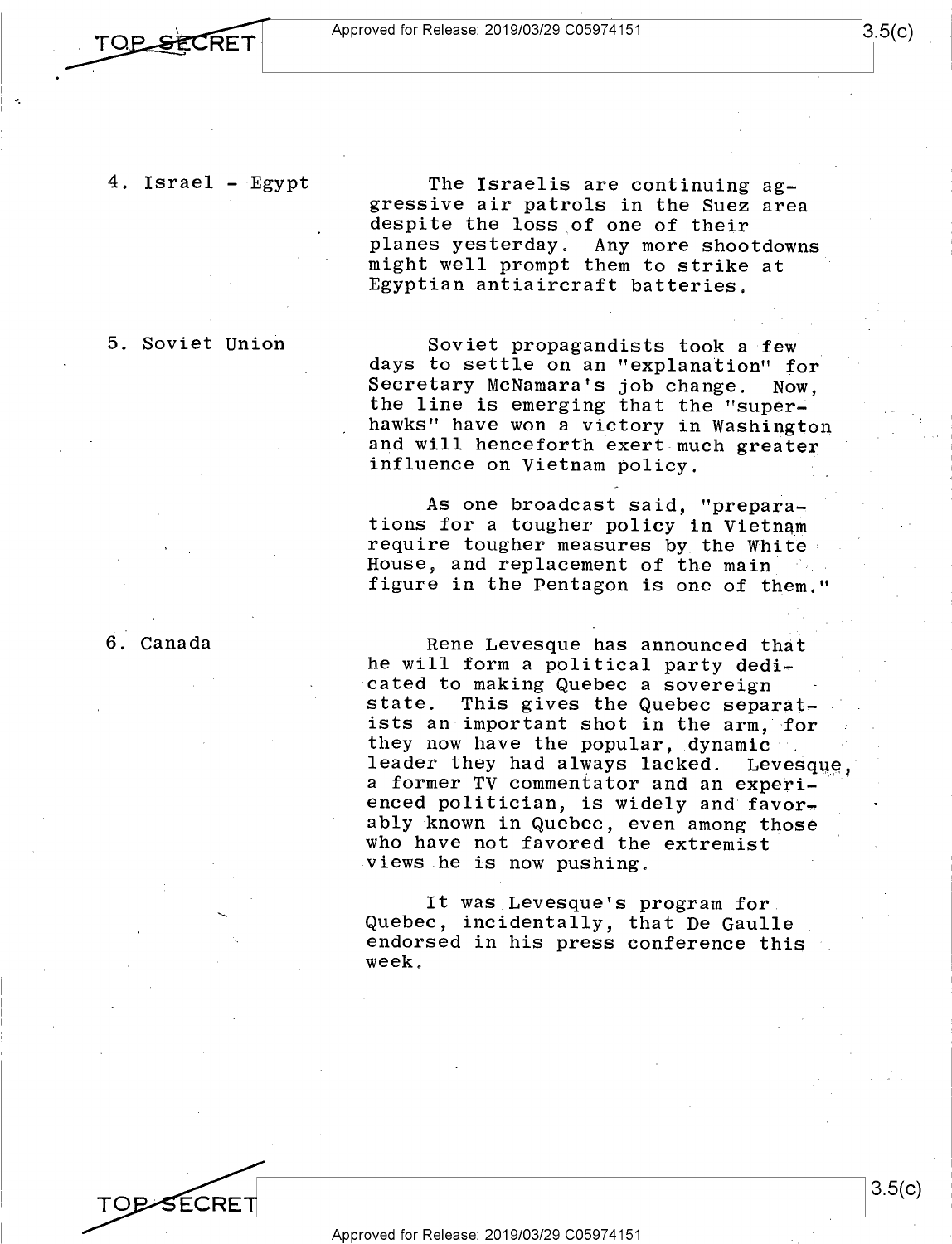7. West Europe

Britain's European allies are furious over De Gaulle's latest move to blackball Britain from the Common Market. This was obvious during Tuesday's meeting of the European Parliament in Strasbourg. Agreement was general there that De Gaulle has raised the ante for British entry and that "something" should be done to keep him from calling the tune.

The men in Strasbourg are acutely aware, however, that the crisis De Gaulle is forcing on the Community could seriously disrupt it. The opposition to De Gaulle still lacks organization and its strength will depend on whether or not Kiesinger is willing to stand up to De Gaulle.

8. Bolivia

TOP SECRET

The government is rapidly approaching bankruptcy. Bolivia has built up a \$25 million dollar deficit<br>so far in this fiscal year. Cash reso far in this fiscal year. sources may well be gone by February. This predicament stems from poor management and from the drain of the war against guerrillas. A Bolivian delegation is in the US now trying to turn up help.

3.5(c)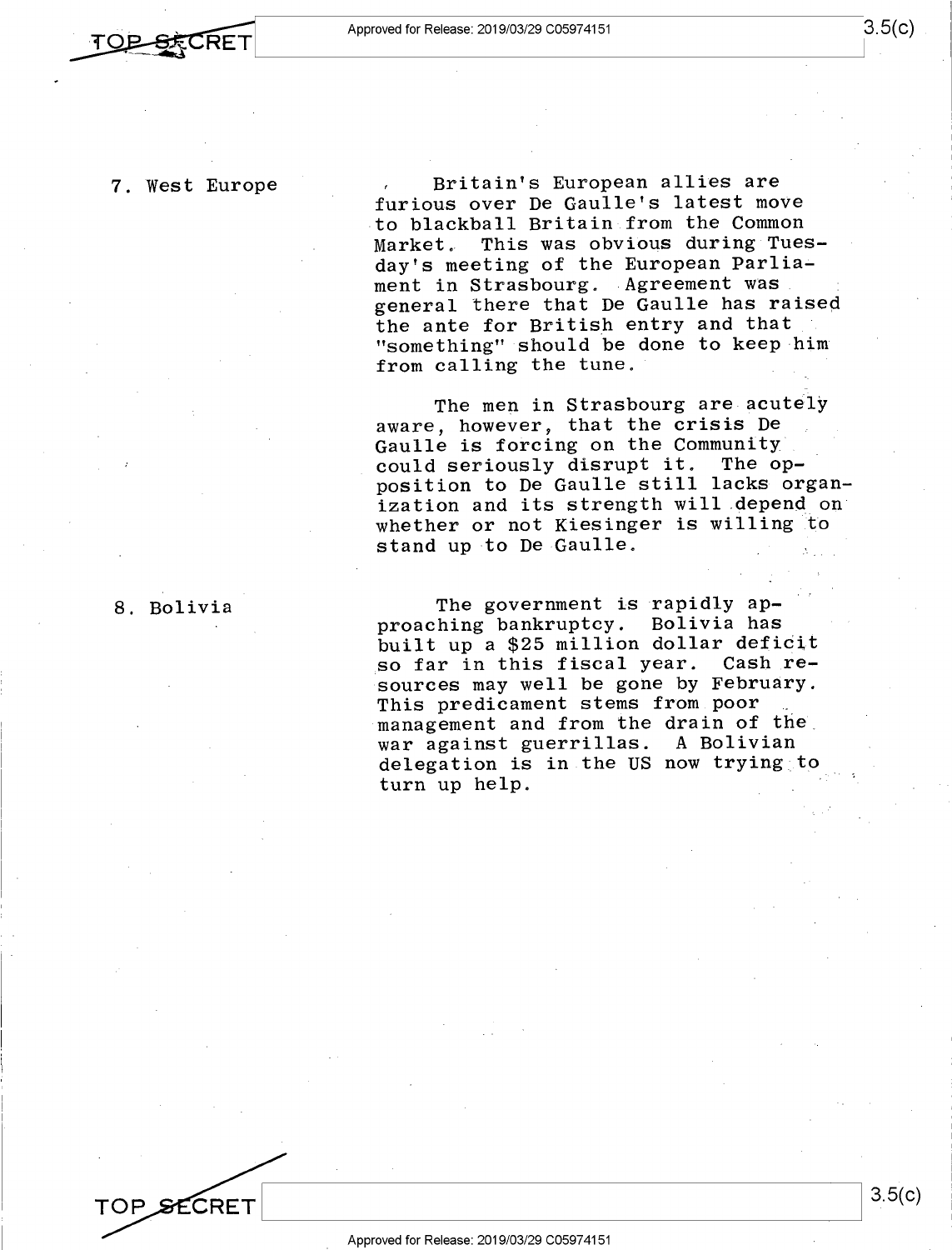### Approved for Release: 2019/03/29 C0597 4151

Top Secret.

Approved for Release: 2019/03/29 C0597 4151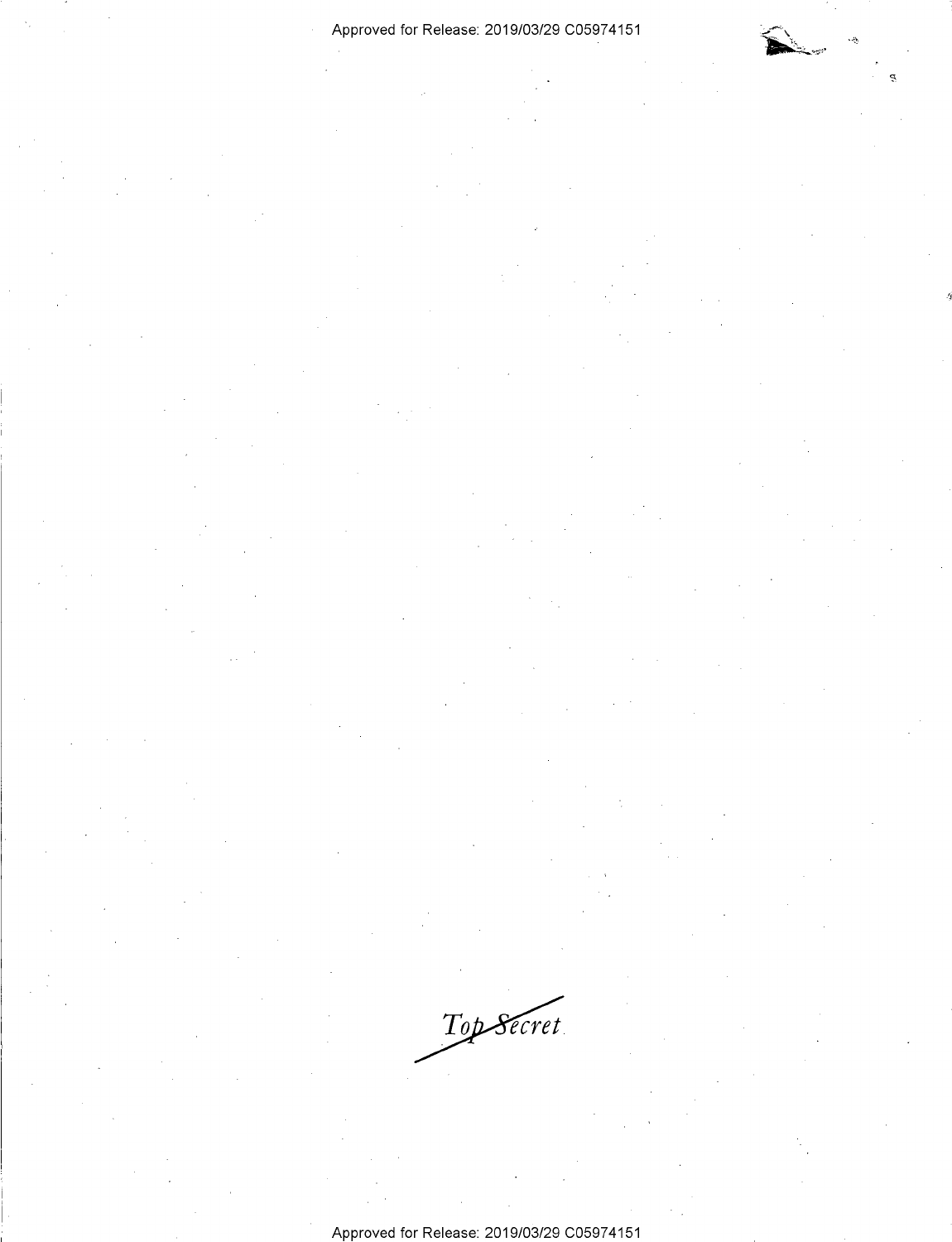**Top Secret** 



### *FOR THE PRESIDENT'S EYES ONLY*

## Special Daily Report on North Vietnam



3.5(c)

2 December 1967

Approved for Release: 2019/03/29 C0597 4151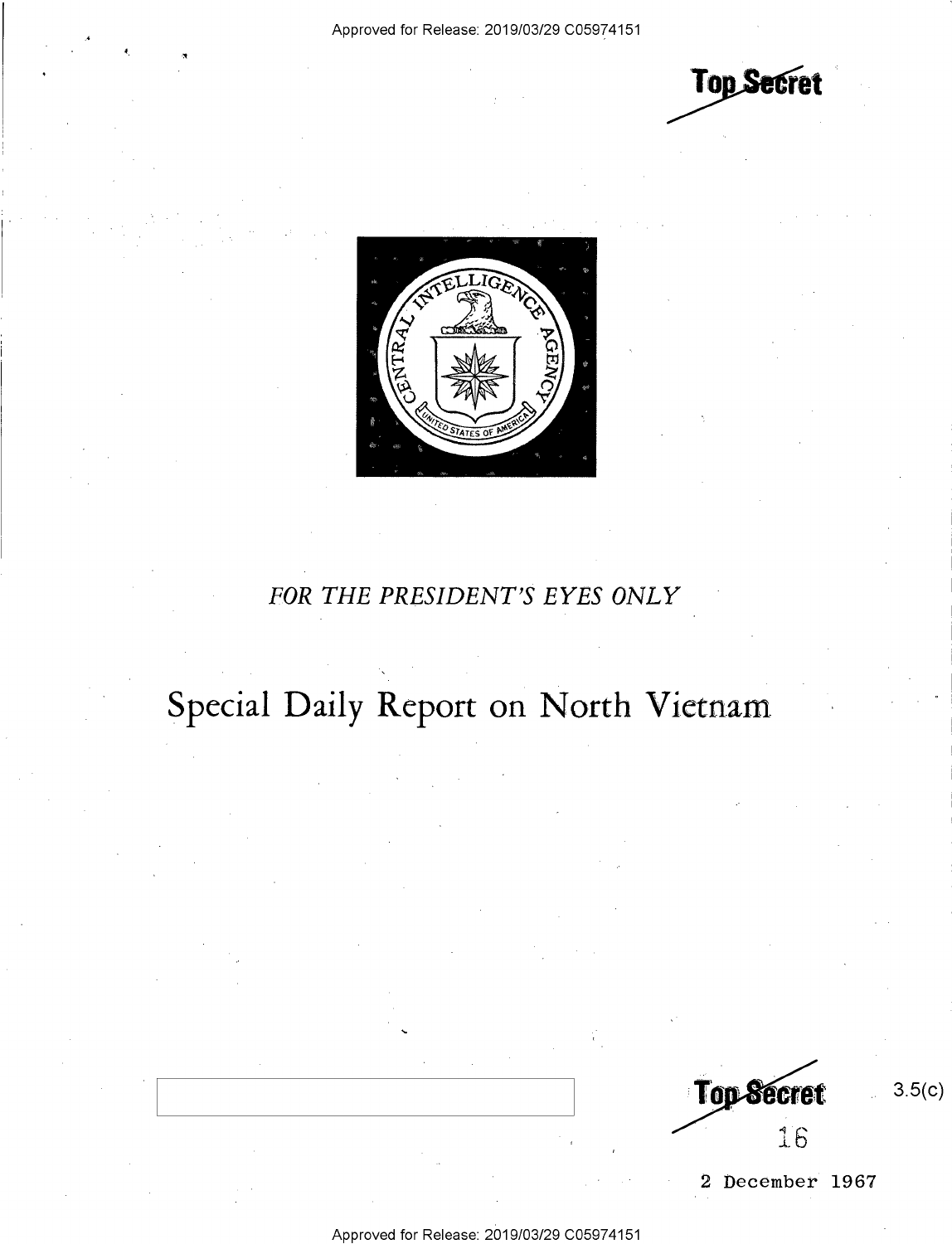.<br>-

Special Daily Report on North Vietnam for the President's Eyes Only

2 December 1967

### I. NOTES ON THE SITUATION



\* \* \*

Stokely Carmichael's Publicity Agent in Sweden: The Swedish police have informed the US Embassy in Stockholm that an American citizen--one Sherman Adams--is, among other things, Carmichael's publicity

*TOP* SECRET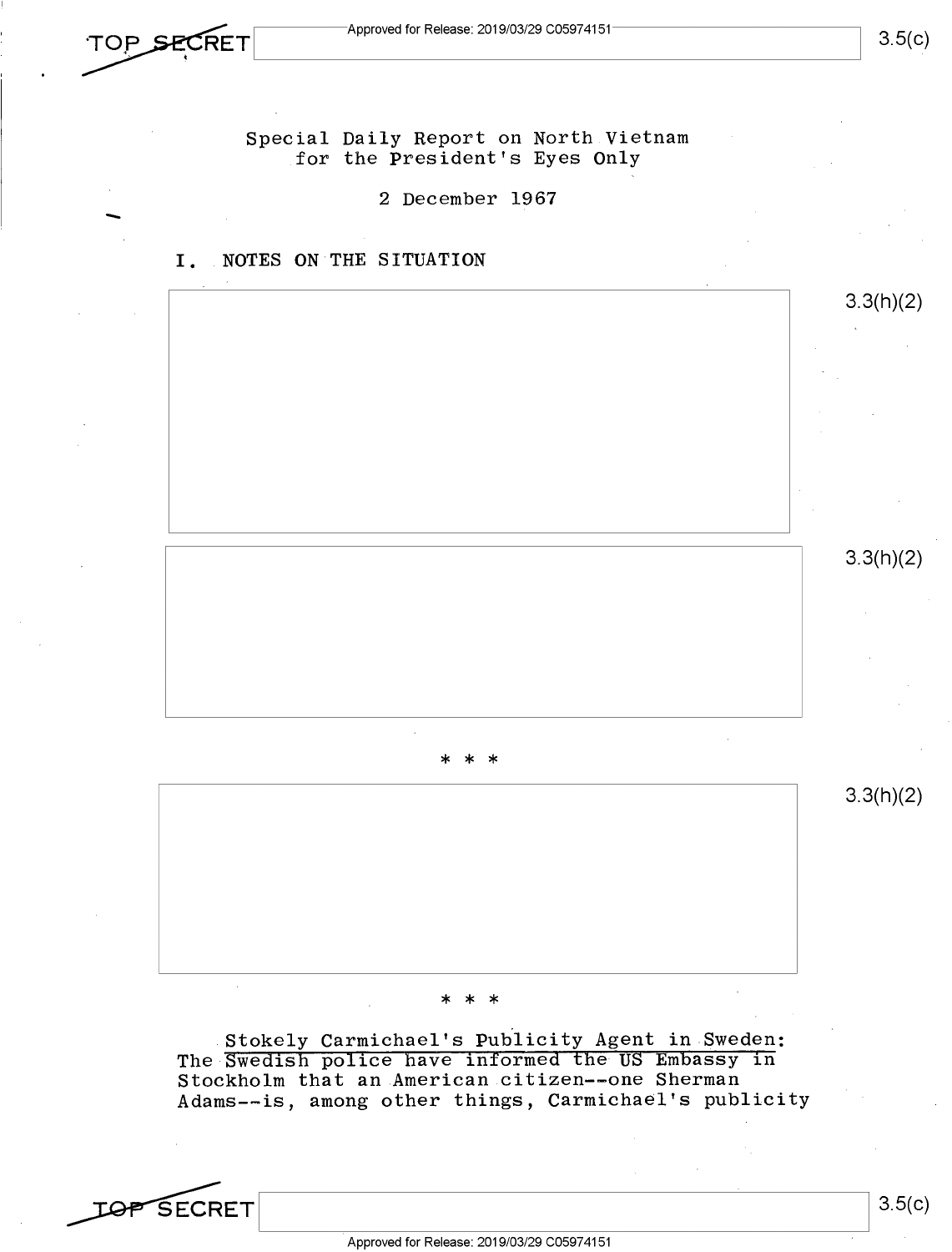TOP SECRET

agent in Sweden. According to the police, Adams is a "student" at Uppsala University, but does very little studying and spends most of his time employed as a "naked model." Furthermore, say the police, Adams has a poor reputation and is considered "undesirable."

\* \* \*

3.3(h)(2)

3.3(h)(2)

### II. NORTH VIETNAMESE REFLECTIONS OF US POLITICAL ATTITUDES ON THE WAR

Hanoi Comments on the American Political Scene: A recently received article from the 9 September issue of the North Vietnamese periodical Propaganda and Training offers an unusually detailed insight into Hanoi's view of the American political scene. The article, entitled "Inside the American Ruling Groups," commences with a standard Communist interpretation of the manner in which the "monopoly capitalist groups" control American politics. It names President Johnson as a member of the "Southern States-Texas group" which is closely connected with the "Wall Street Morgan-Rockefeller bloc." tinuing in this vein, the article points out that there is no difference between the Republican and Democratic parties because both represent "the great monopoly capitalistic groups ruling the US."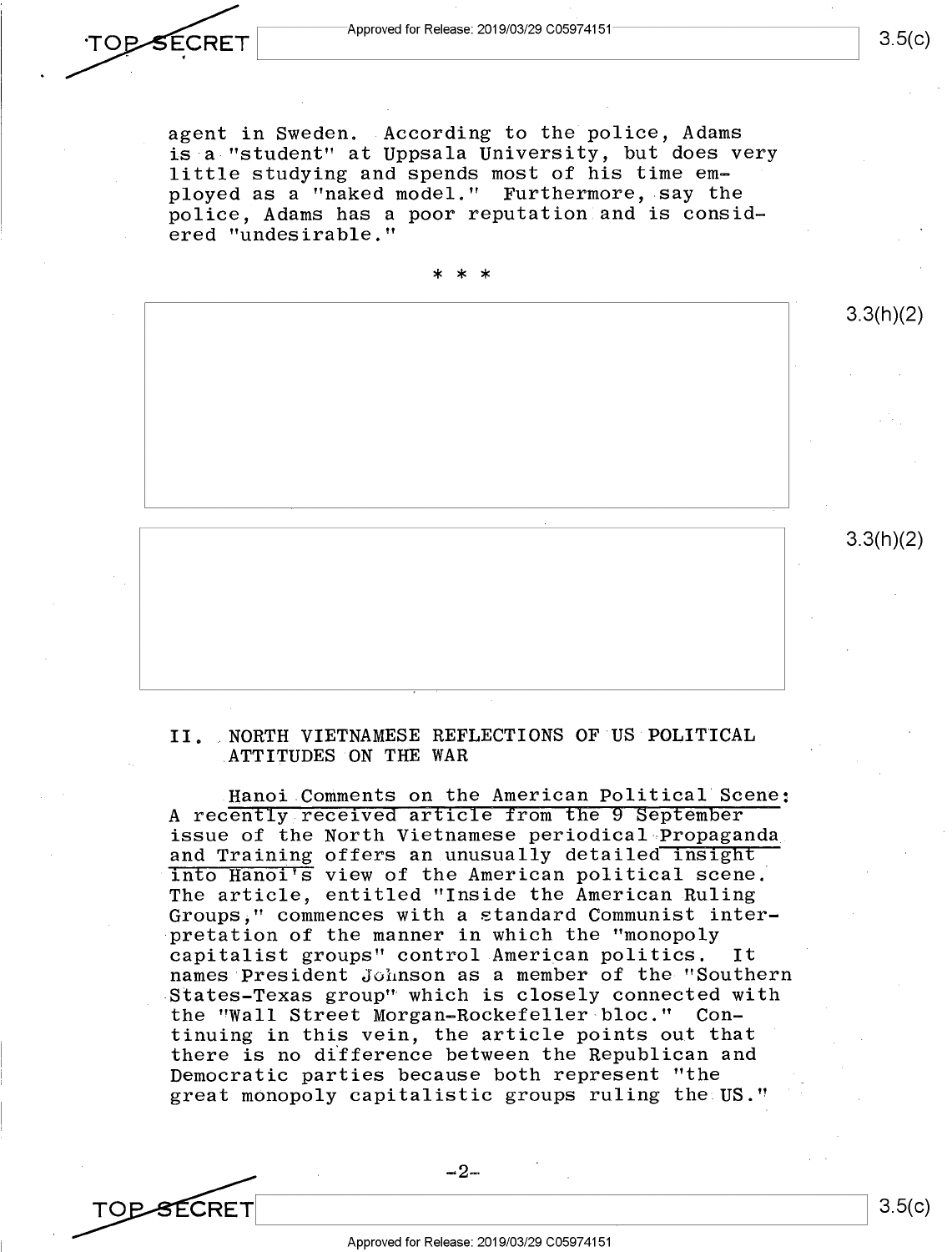TOP SECRET

TOP SECRET

The article admits that there are differences on the domestic scene between the two political bodies but goes on to underscore that on foreign policy issues the lines of the two parties resemble each other.

The most interesting section of the article concerns an interpretation of the "Hawk and Dove" factions in the US. The article claims that the hawk faction consists essentially of a number of "ultra rightists" such as "Nixon, Goldwater, Dirksen, Ford, and the·Pentagon generals." In addition such "senators" as Stennis, Rivers, Zablocki, McKee, and Dodd are included in this group. The hawks, according to Hanoi, advocate stronger escalation, intensifying "the destructive war against the North (considering this one of the important methods for subduing Hanoi)," and bringing additional troops into the South. They also demand assaults against the North, oppose a halt to the bombing, will not recognize the South Vietnamese Liberation Front, and will not agree to withdraw troops.

The dove faction, according to the article, consists essentially of a "number of liberals in the leadership circles" such as Senators Mansfield. Fulbright, Robert Kennedy, Morse, Gruening, Church, These senators are said to oppose the "escalation activities" which could lead to <sup>a</sup> direct confrontation with China and the Soviet Union. They also advocate a suitable negotiated solution which will "maintain South Vietnam within the American circle of influence." Specifically, the article declared that the doves oppose expanding the targets to be struck in North Vietnam, oppose the mining of Haiphong, resist the landing of troops in North Vietnam, endorse de-escalation by both sides and recognition of the Liberation Front.

In comparing the two blocs, the article concluded that the hawks are the strongest at present. They are said to dominate the Joint Chiefs of Staff, and the military, appropriations, and security committees of Congress, and to control the CIA. Their stand, the article maintains, is basically the same as that of the President, Dean Rusk, and "Walter" Rostow.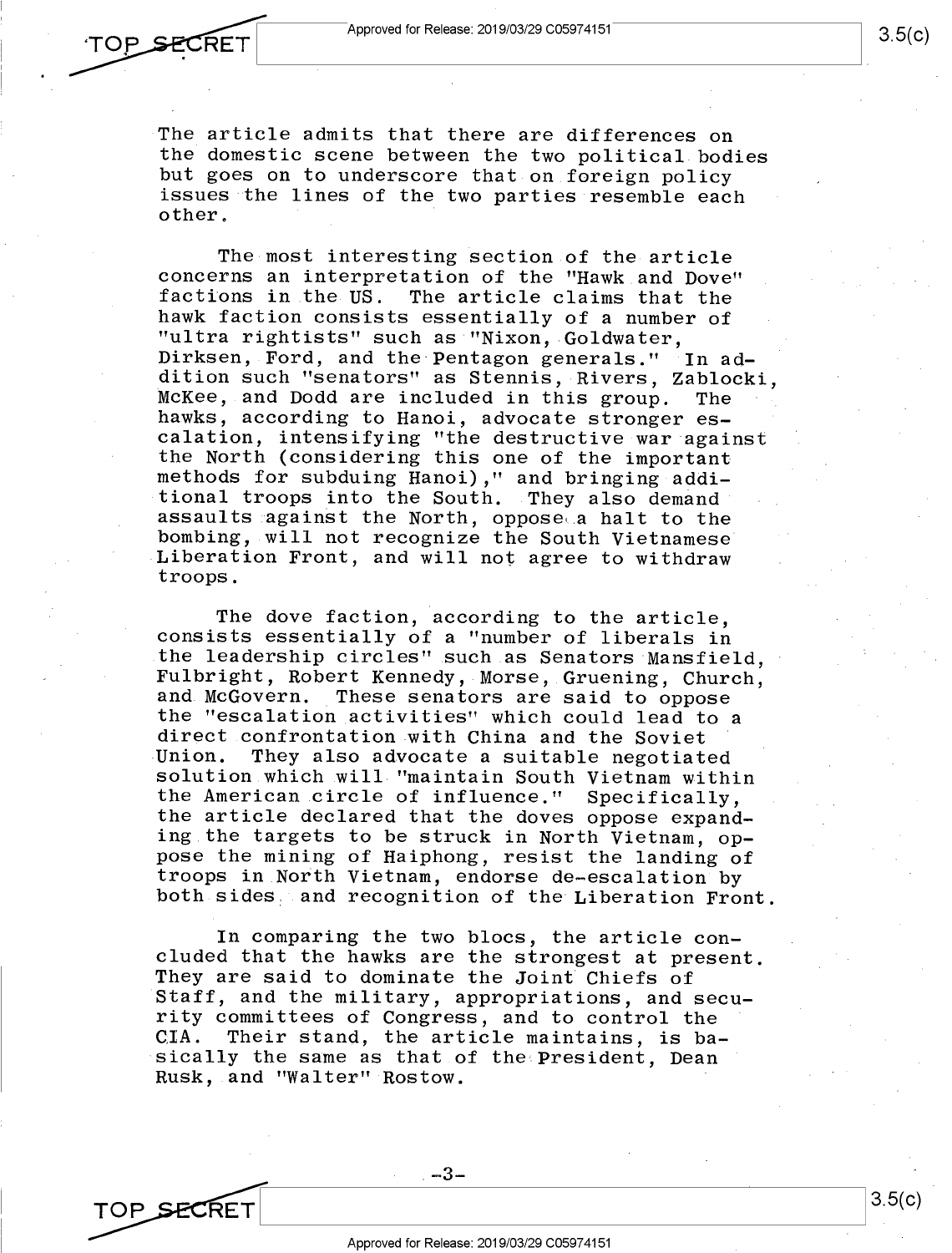3.5(c)

3.5(c)



### \* \* \*

Further Hanoi Comment on McNamara: The Hahoi daily Nhan Dan claims that Secretary McNamara'& . "dismissal" is an "open acknowledgment of the heavy failures" of the US in Vietnam, according to <sup>a</sup> <sup>1</sup>December Hanoi International Service broadcast in English. Nhan Dan asserts that Secretary McNamara has been "disgraced" at a time when the Vietnam war is "most fierce" and claims that President Johnson wanted to hold McNamara fully responsible for US defeats. The article asserts, however, that the President "must bear all the responsibility" for the war and that he is "dreaming of some victories" to serve as.a political asset in next year's election. The Nhan Dan article closes by predicting that further escalation will not "turn the tide" and will only lead to heavier US defeats.

<sup>~</sup>~-~:-----:----=----=---:------------------\_\_J Approved for Release: 2019/03/29 C0597 4151